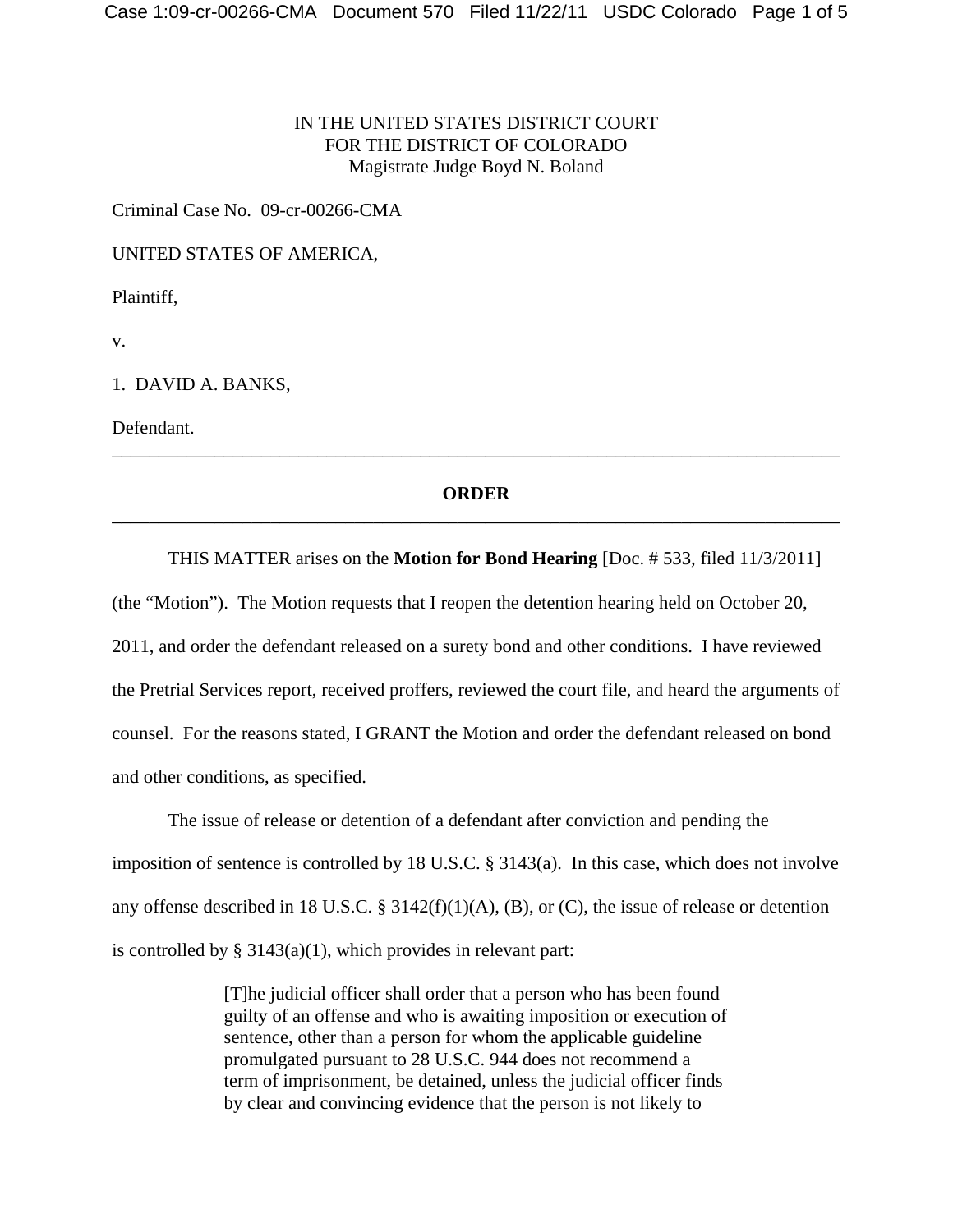flee or pose a danger to the safety of any other person or the community if released under section 3142(b) or (c).

### 18 U.S.C. § 3143(a)(1).

Thus, pursuant to  $\S 3143(a)(1)$ , a person who has been convicted of an offense must be detained pending sentencing unless the court finds by clear and convincing evidence that the person is not likely to flee or pose a danger to the safety of the community if released. "Postconviction, a defendant no longer has a substantive constitutional right to bail pending sentencing." United States v. Madoff, 2009 WL 728379 \*1 (2d Cir. March 20, 2009). Nor is the defendant entitled to the presumption of innocence. Id. The defendant bears the burden of proving by clear and convincing evidence that he is neither a flight risk nor a danger to the community. See United States v. Khanu, 675 F. Supp. 2d 69, 70 (D.D.C. 2009). In addition:

> Although Congress did not intend to eliminate bail pending appeal . . ., Congress did intend to substantially limit its availability. The Bail Reform Act therefore creates a presumption against bail pending appeal because the conviction is presumed correct and the burden is on the convicted defendant to overcome that presumption.

United States v. Scheur, 626 F. Supp. 2d 611, 615 (E.D. La. 2009)(addressing an analogous section, 18 U.S.C. § 3143(b), which concerns release or detention pending appeal by the defendant).

In this case, a jury returned its verdict on October 20, 2011, finding the defendant guilty of one count of conspiracy to commit wire fraud and mail fraud; eight counts of mail fraud; and three counts of wire fraud.

The defendant, through proffer and argument of counsel, has rebutted the presumption of detention. First, there is no serious argument that the plaintiff poses a danger to the community,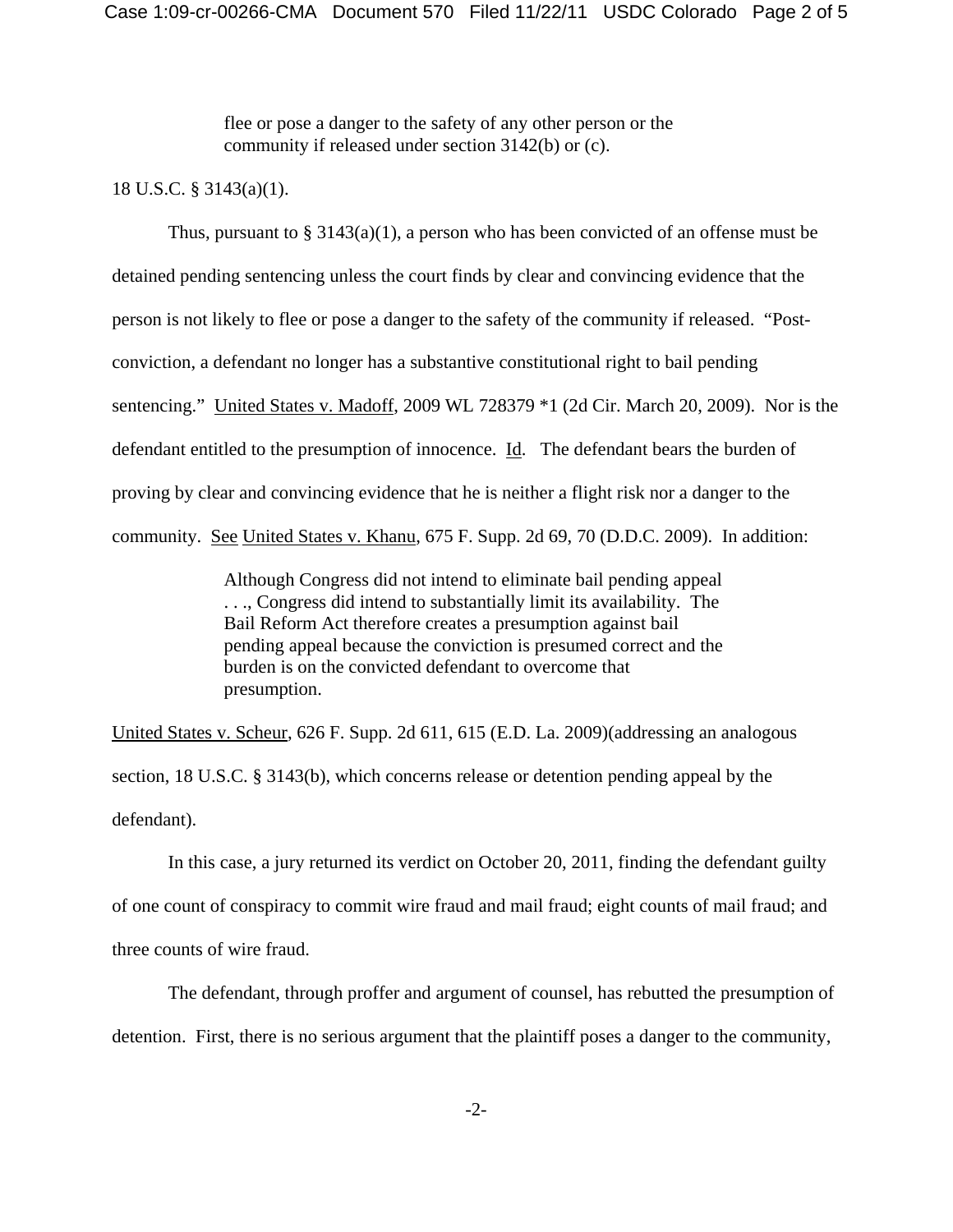and I find clearly and convincingly that he does not pose any such risk.

The sole issue is whether there is a risk that the defendant will flee. That concern is rebutted by the fact that the defendant is a long-time resident of the State of Colorado with substantial family ties to the community, including his mother, wife, and daughter; he is a member of the Colorado Springs Fellowship Church where his mother is the pastor, which has provided him with substantial financial and emotional support; his life is deeply rooted in the Colorado Springs community; he did not flee pretrial while on a personal recognizance bond, even though he held a valid passport; and he has no substantial criminal history other than the instant case. In addition, the defendant must post a surety bond in the amount of \$80,000.00, guaranteed and co-signed by the defendant, his wife, and Lynette L. Campbell. Finally, the defendant must submit to home detention, submit to location monitoring in a form designated by his supervising officer, and report daily to the supervising officer.

I previously found that the defendant has an incentive to flee based on the length of the potential sentence he faces and an ability to flee. Order of Detention [Doc. # 502] at p. 3. I am persuaded, however, that the defendant's ties to the community, combined with a substantial financial bond and adequate monitoring, clearly and convincingly rebut that risk.

#### IT IS ORDERED:

1. The Motion [Doc. # 533] is GRANTED;

2. The defendant is ordered released from custody pending sentencing on the following conditions. The defendant must:

(a) Not violate any federal, state, or local law while on release;

(b) Advise the court, defense counsel, and the U.S. attorney in writing before

-3-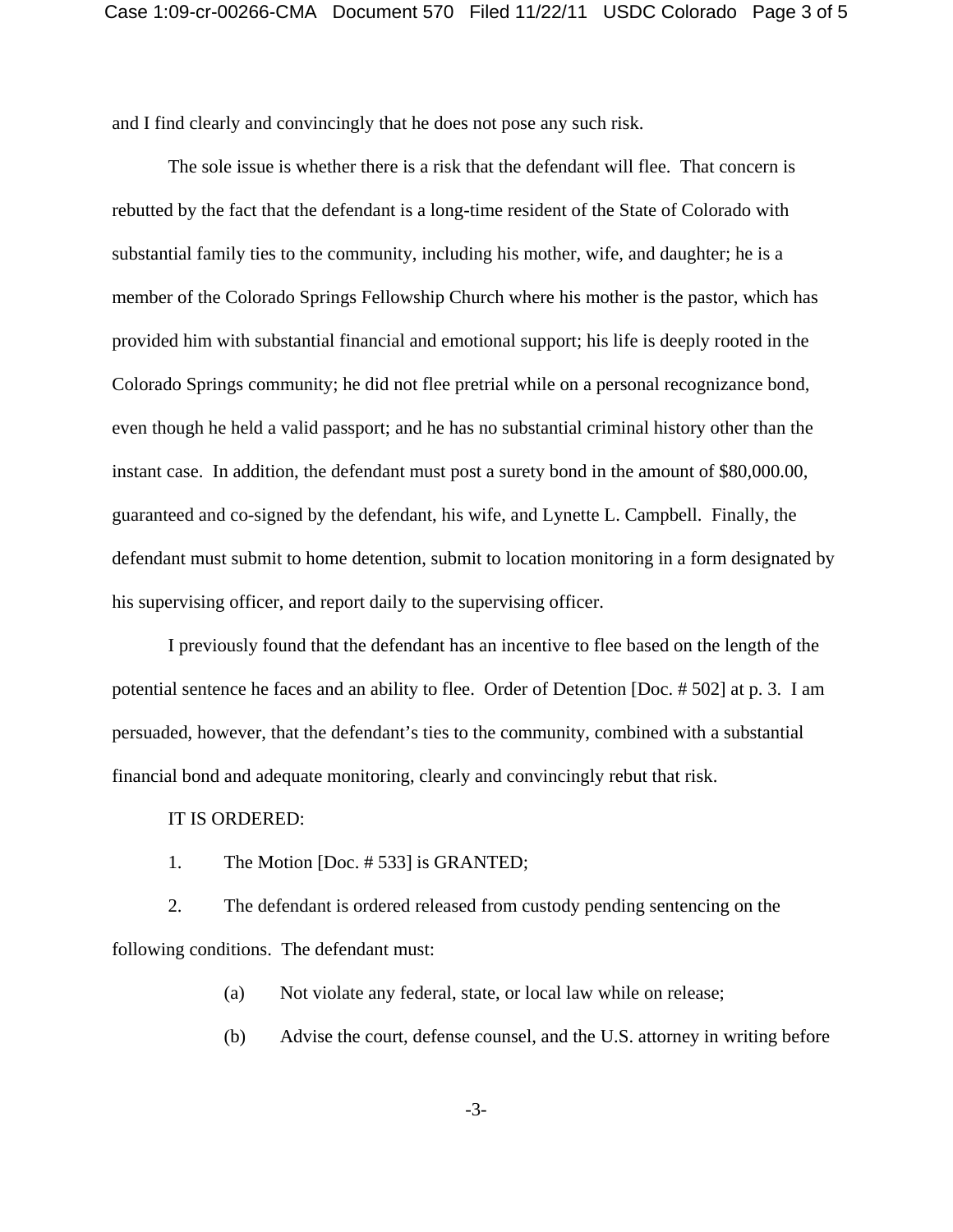changing his address or telephone number;

(c) Appear in court as required and surrender to serve any sentence imposed;

(d) Report to the supervising officer on a daily basis, as the supervising officer may direct;

(e) Obtain, execute, and maintain a surety bond from a solvent surety, in a form acceptable to the court, in the amount of \$80,000.00. The bond must be guaranteed and cosigned by the defendant, his wife, and Lynette L. Campbell;

(f) Surrender any passport to the Clerk of the Court prior to release and obtain no new passport or other international travel documents;

(g) Not travel outside of the State of Colorado without the prior permission of the court;

(h) Refrain from possessing a firearm, destructive device, or other dangerous

(i) Submit to home detention. The defendant is restricted to his residence at all times except for religious services, medical treatment, attorney visits, court appearances, court-ordered obligations, or other activities approved in advance by the supervising officer;

(j) Submit to location monitoring as required by the supervising officer and abide by all of the program requirements and instructions provided by the supervising officer related to the proper operation of the technology; and

(k) Not act as an informant for any law enforcement agency without the prior permission of the court.

Dated November 22, 2011.

weapon;

-4-